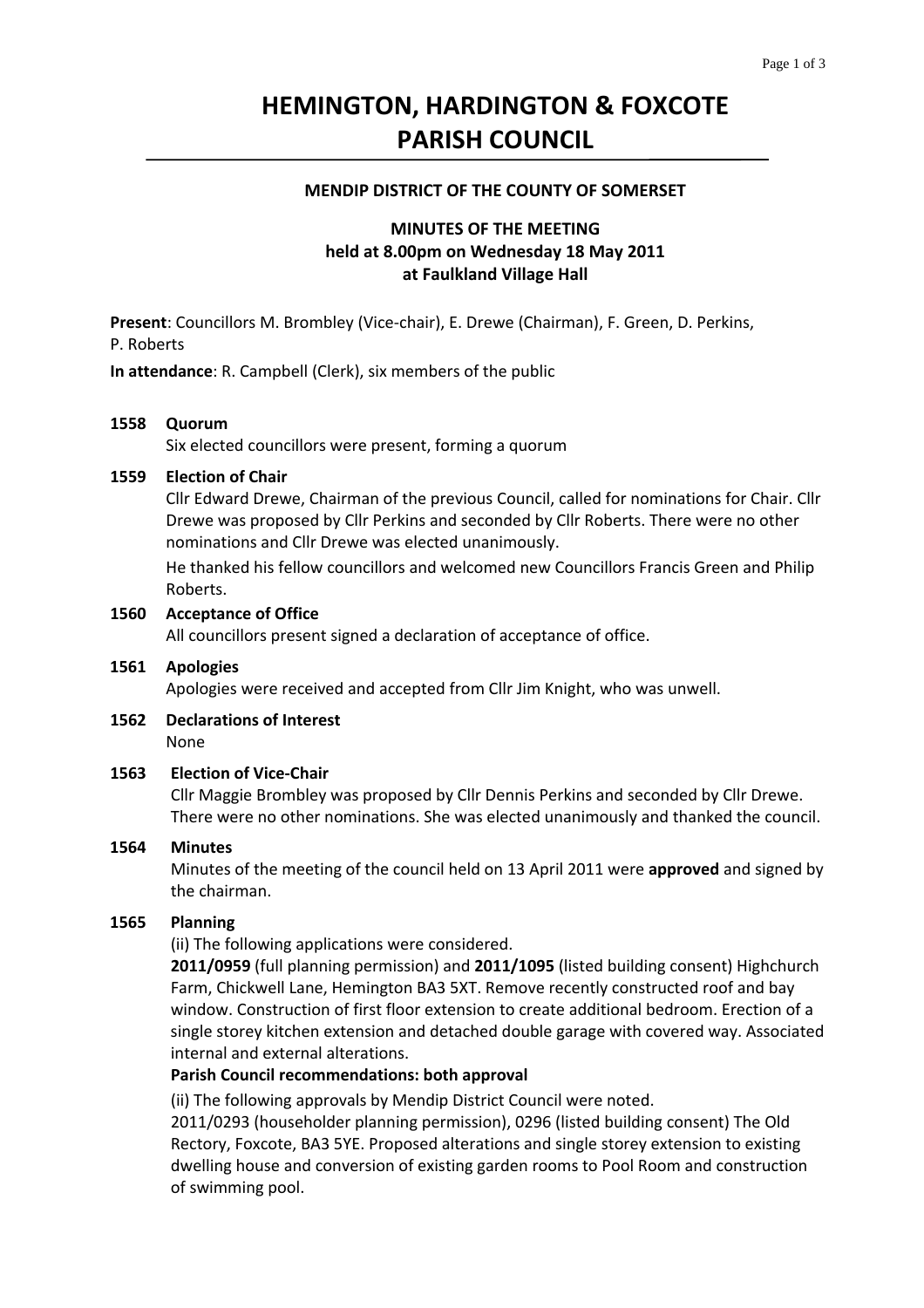## **1566 Finance**

(i) The audited parish council accounts for the year ended 31 March 2011 were **approved** and signed by the chairman and responsible financial officer. The Hon Auditor, Mr Nick Brown, to be thanked.

 (ii) The Annual Governance Statement was considered line by line, **agreed** and signed.

 (iii) **Agreed** that Cllr Knight be added to the current cheque signatories, Cllrs Brombley, Drewe and Perkins.

(iv) The clerk's salary for May was **approved** for payment, proposed Cllr Brombley, 2<sup>nd</sup> Cllr Green. Cheques in favour of the clerk and HM Revenue & Customs were signed by Cllrs Brombley and Perkins at the end of the meeting.

## **1567 Faulkland playing field**

Further vandalism to the children's play equipment at Faulkland Playing Field was reported. The following points were discussed.

**\*** The cost of moving the equipment to a different site, and where that might be

\* The possibility of surveillance; a parishioner's offer to investigate a webcam was accepted

\* Cllr Children must be brought into the equation; if they claim ownership, they can sort the problem

\* No parents of those who use the play equipment were present

\* Younger children did not go to the playing field on their own due to fear of older ones \* The cost of future insurance

**Agreed** to postpone the discussion until the next meeting while further information about insurance and other matters was obtained.

Police patrols to be asked to divert past the playing field.

# **1568 Skatepark**

It was agreed that this would be an attraction for older children.

 Concerns were expressed about vandalism, and the cost of providing and running it. Cllr Drewe will find out if grants for play equipment are still available from Mendip.

 Midsomer Norton skateboard park was reported to be closing, with drug users cited as a reason.

# **1569 Highways**

Nothing to report

## **1570 Allotments**

Further expressions of interest had been received. It was hoped to have a draft lease to consider at the next meeting.

## **1571 Repairs and Renewals**

A flagpole for Faulkland Green had been received and moved to Cllr Green's farm to await stripping.

# **1572 Correspondence and reports**

(i) Councillors reviewed the following correspondence received since the last meeting. Mendip DC – Parishes Information Bulletin May 2011; 'Clerks and Councils Direct' May 2011, Western Power Distribution – invitation to stakeholder workshop; Somerset Association of Local Councils – note on future of Public Audit; Somerset CC – guide to buses serving Frome; Mendip & Sedgemoor Community Support Newsletter Spring 2011 (download).

A letter had been received that day complaining about children playing on Faulkland Green. An acknowledgement will be sent.